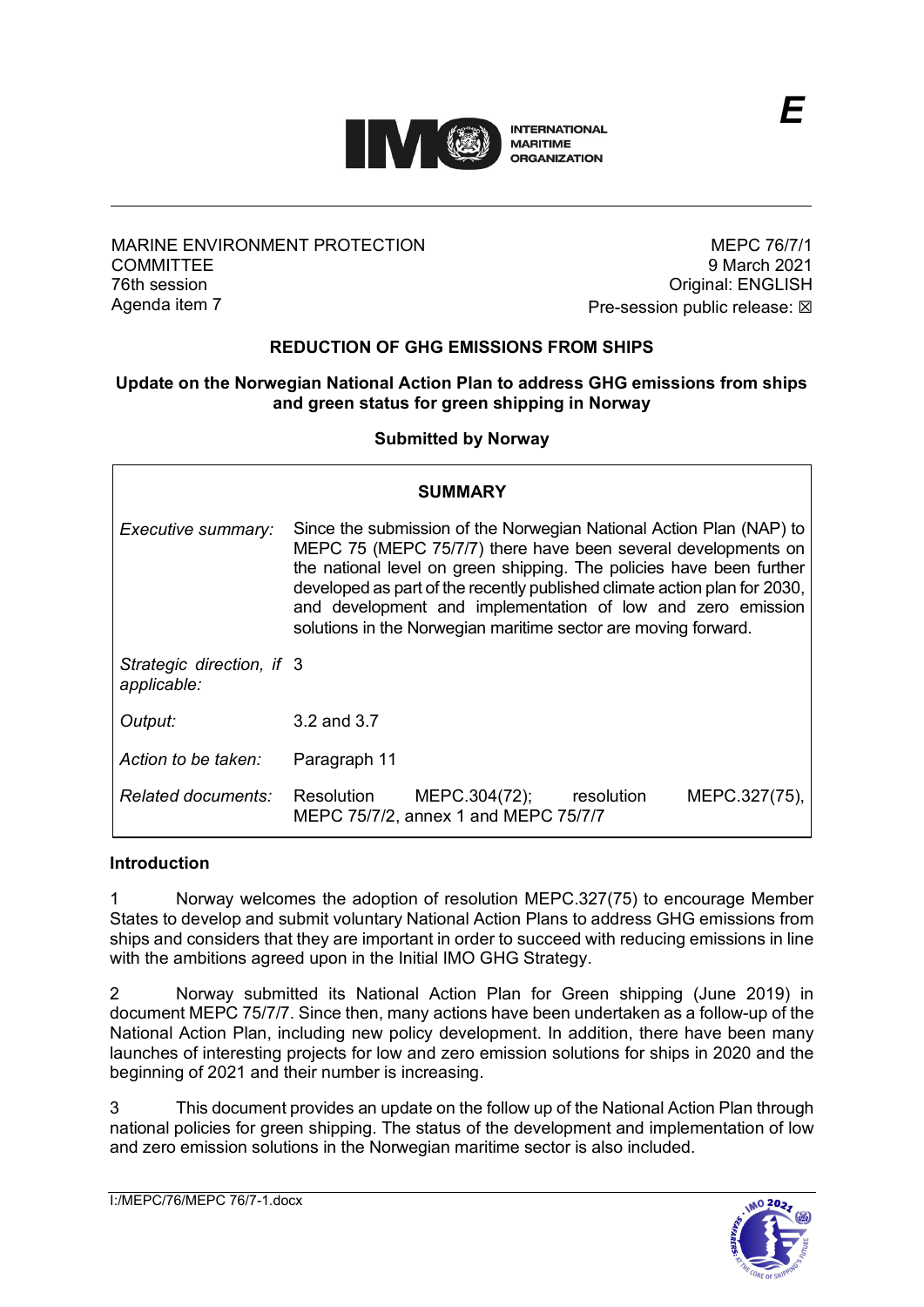## **Update on the National Action Plan and new policy steps taken for reduction of greenhouse gas emissions from shipping**

4 Reference is made to document MEPC 75/7/7 for an executive summary of the Norwegian Government's National Action Plan for green shipping. The new policy developments are broadly described below:

- .1 In January 2021 the Norwegian Government presented a Climate Action Plan for 2021 to 2030 which was submitted as a White Paper to the Parliament for its consideration. The Plan shows what the Norwegian Government intends to do in order to achieve the national targets for emission reductions. The Plan contains several new policy steps for the maritime sector, mainly introduction of regulatory requirements for low and zero emission technologies within several vessel categories, and enhanced efforts for a green fleet renewal especially within the short sea shipping sector.
- .2 Low and zero emission requirements are already introduced in several public procurement processes in Norway. In the Climate Action Plan the approach of establishing low and zero emission requirements for various ship segments will be expanded as follows: ferries (in 2023), high speed passenger ships (in 2025), service vessels in the aquaculture industry (in 2024) and offshore ships in relation to petroleum production (introduction from 2022).
- .3 To be able to introduce such requirements, technical work is currently undertaken on how low and zero emission requirements may be formulated and how they can be implemented.
- .4 Further, the Norwegian Government's budget allocation for green shipping has been strengthened. In 2020, two mechanisms supporting efforts for a green fleet renewal were established through a condemnation grant and a loan scheme. The Green Shipping Programme's efforts for fleet renewal within the short sea shipping area has been strengthened through budget allocations. In short, a significant increase in projects for zero emission ships in Norway can already be observed.

### **Status on the development and implementation of low and zero emission solutions in the Norwegian maritime sector**

5 As a follow up of the National Action Plan, a barometer (see figure 1) showing the current status of the transition in the Norwegian maritime sector is developed and updated yearly. In the Climate Action Plan for 2021 to 2030, the most recent update is displayed. The full barometer report is developed by DNV on behalf of the Norwegian Government.

6 The barometer looks at three main parameters to estimate whether the transition is happening fast enough to ensure that national targets for reduction of emissions from shipping are met. The national ambition for emission reductions from domestic shipping is 50% by 2030 compared to 2005. The three parameters in the barometer are i)  $CO<sub>2</sub>$  emissions from domestic shipping, ii) implementation of low and zero emission technology, and iii) the order books for the next 3-year period and the demands for zero and low emission ships.